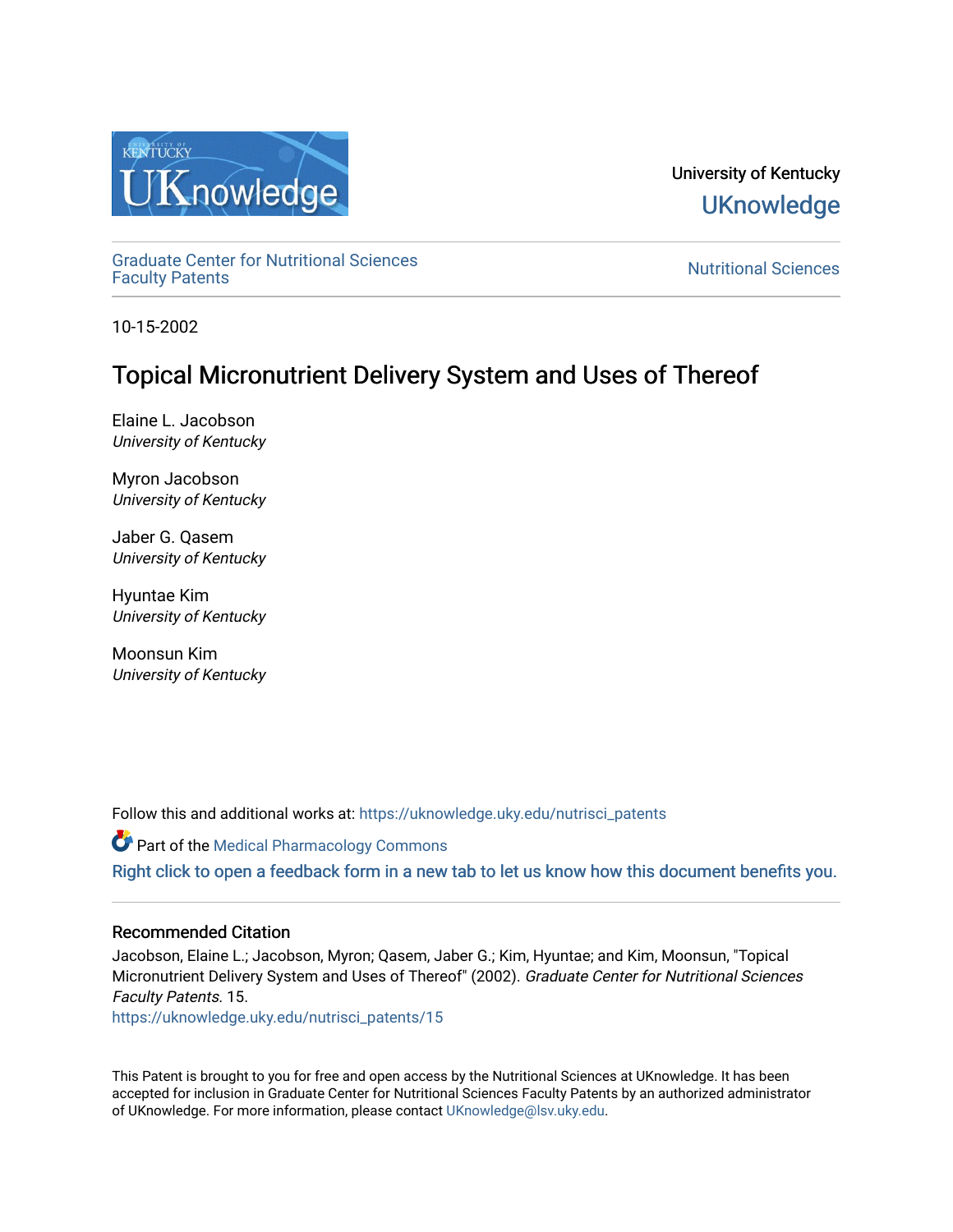

## (12) United States Patent

Jacobson et al.

## (54) TOPICAL MICRONUTRIENT DELIVERY SYSTEM AND USES THEREOF

- (75) Inventors: Elaine L. Jacobson, Tucson, AZ (US); Myron K. Jacobson, Tucson, AZ (US); Jaber G. Qasem, Tucson, AZ (US); Hyuntae Kim, Tucson, AZ (US); Moonsun Kim, Tucson, AZ (US)
- (73) Assignee: University of Kentucky Research Foundation, Lexington, KY (US)
- ( \* ) Notice: Subject to any disclaimer, the term of this patent is extended or adjusted under 35 U.S.C. 154(b) by 0 days.
- (21) Appl. No.: 09/832,571
- (22) Filed: Apr. 11, 2001

## (65) Prior Publication Data

US 2002/0037898 A1 Mar. 28, 2002

## Related US. Application Data

 $(60)$  Provisional application No.  $60/197,828$ , filed on Apr. 14, 2000.

(51) Int. Cl.7 .......................... .. A61K 7/44; A61K 7/48; A61F 2/02; A61F 13/02; A61L 15/16

US 6,464,992 B2

Oct. 15, 2002

- (52) us. Cl. .................. .. 424/401; 424/7s.o3; 424/423; 424/433; 424/436; 424/447; 424/449
- (58) Field of Search ............................... .. 424/401, 449, 424/78.03, 433, 436, 447, 423

## (56) References Cited

## U.S. PATENT DOCUMENTS

| * cited by examiner |  |  |
|---------------------|--|--|

(10) Patent N0.: (45) Date of Patent:

Primary Examiner—Carlos AZpuru

(74) Attorney, Agent, or Firm-Fulbright & Jaworski LLP. (57) ABSTRACT

The invention involves methods and compositions useful in delivering micronutrients to cells. By formulating the micro nutrient in the form of an ester that is convertible to the active form of the micronutrient, one can combine it With a co-ester that inhibits esterases, so that the micronutrient can reach the targeted cells prior to degradation. Both methods and compositions are described.

## 48 Claims, 3 Drawing Sheets

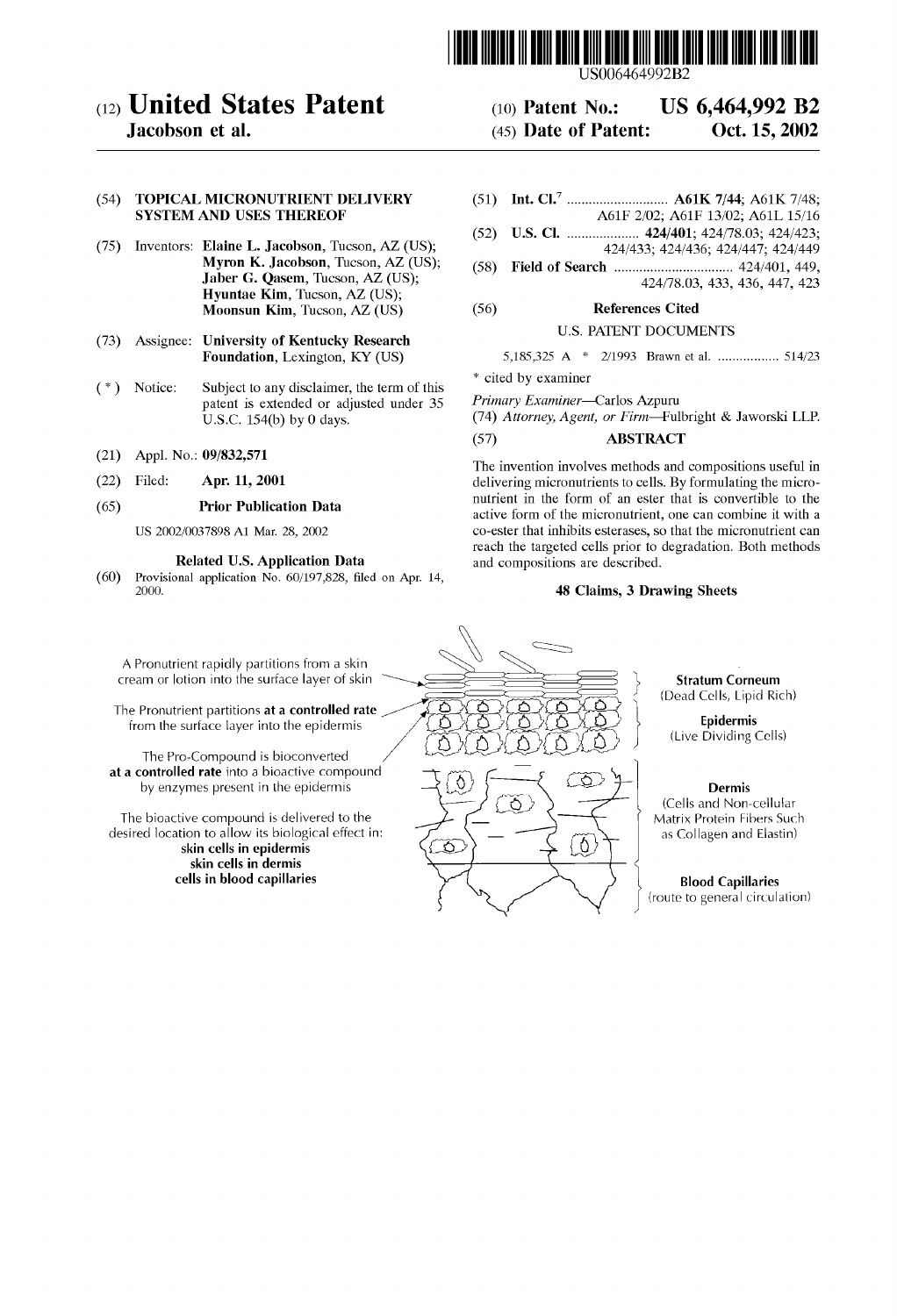

ن<br><u>∟ن</u>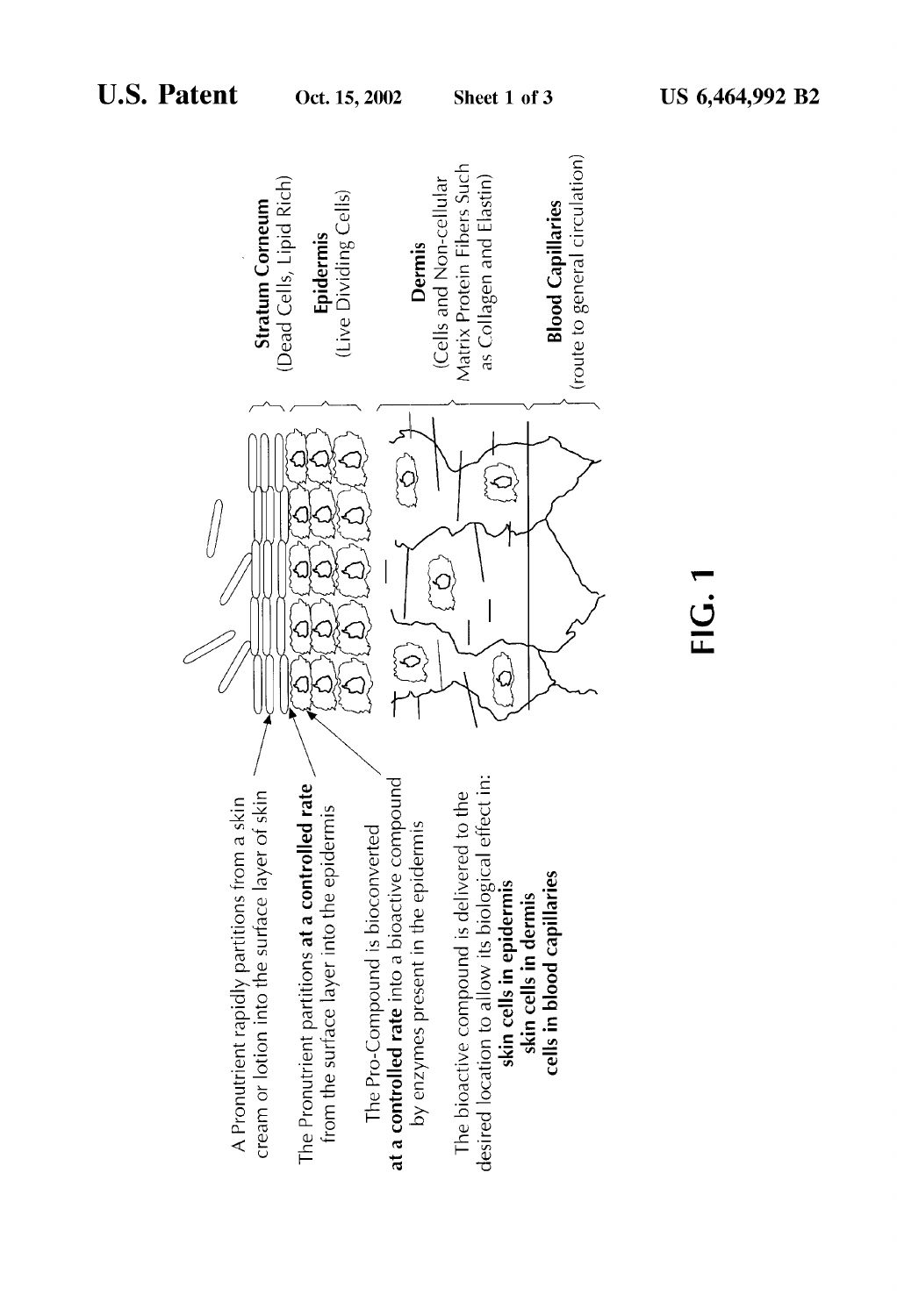

 $FIG. 2$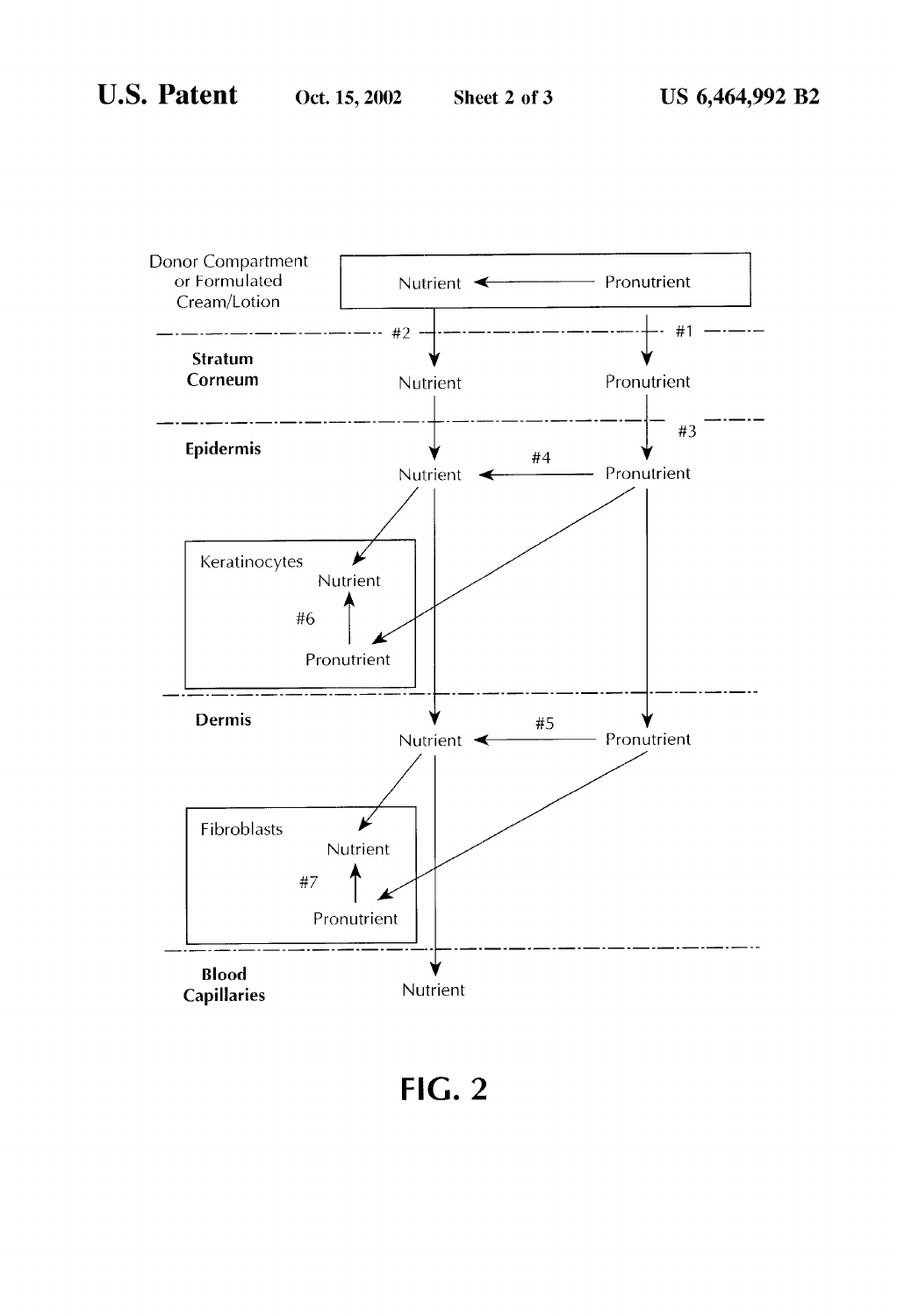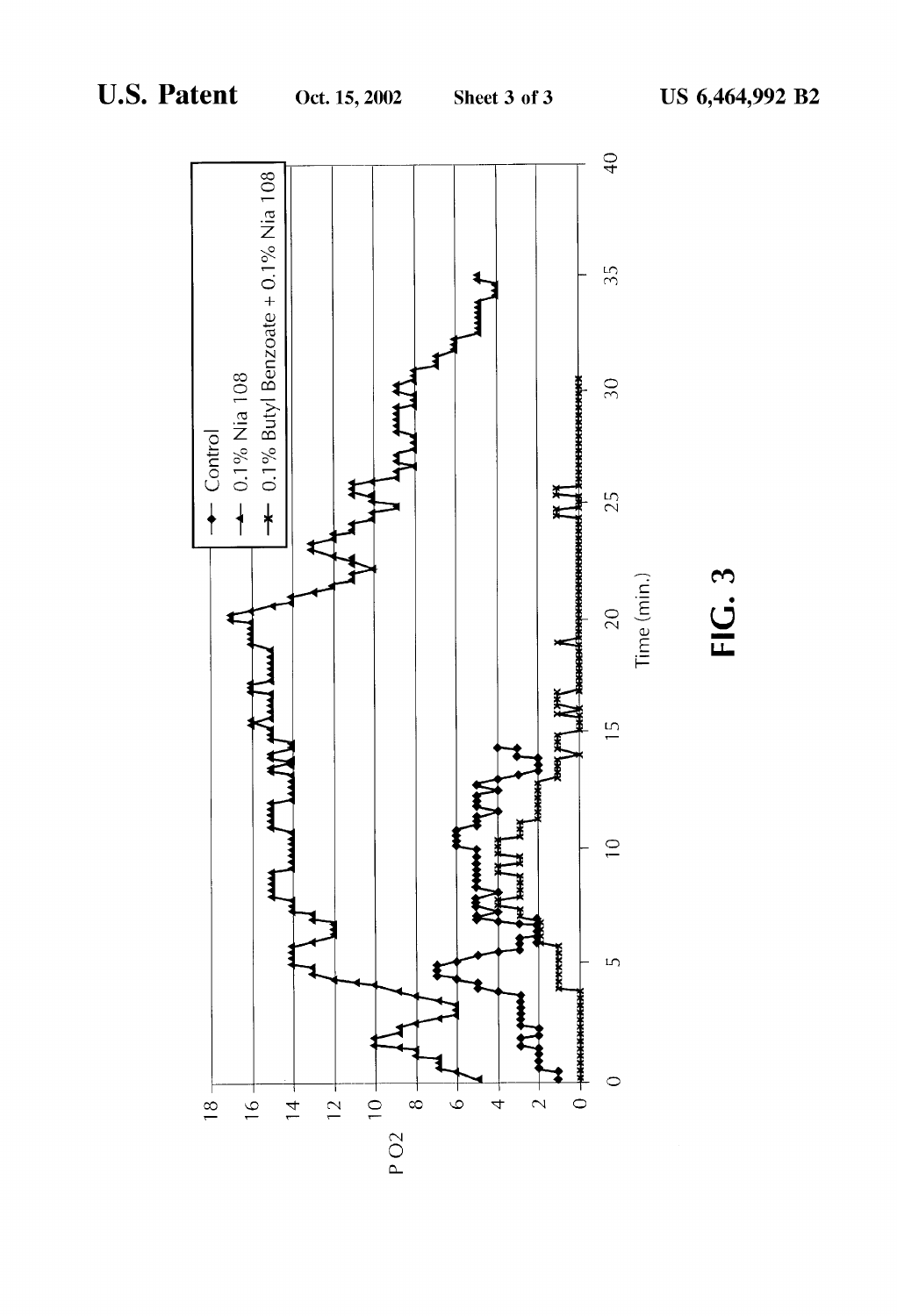## TOPICAL MICRONUTRIENT DELIVERY SYSTEM AND USES THEREOF

## PRIORITY CLAIM

This application claims priority to provisional application No. 60/197,828 filed Apr. 14, 2000, incorporated by reference in its entirety.

## FIELD OF THE INVENTION

This invention relates to a topical micronutrient delivery system. The system is useful in, e.g., delivery of desirable and/or necessary materials, such as micronutrients, to a subject in need of same. Therapeutic uses of the system are also described.

## BACKGROUND AND PRIOR ART

The skin plays multiple roles in protection from environ mental insults. Environmental exposure results in the pro gressive deterioration of skin that is initially cosmetic but  $_{20}$ can lead to end stage diseases such as actinic keratosis and skin cancer.

Skin deterioration results from damage to DNA and protein, and compelling evidence indicates that reactive oxygen species ("ROS" hereafter) are involved in the gen eration of DNA damage that results in the loss of genomic integrity of skin cells. Skin cells contain inherent mecha nisms for the maintenance of genomic integrity. A growing body of evidence demonstrates that micronutrients including vitamins B6, B12, C, E, folate, and niacin are involved in the maintenance of genomic integrity via mechanisms ranging from scavenging ROS, to the repair of DNA damage. Sub-clinical micronutrient deficiencies are prevalent even in advanced societies and micronutrient status decreases With age.

Skin is a complex organ system, consisting of multiple  $35$ layers. The uppermost, or "stratum corneum" layer consists of non-living material derived primarily from the terminal differentiation of epidermal keratinocytes, and provides a protective barrier for the underlying components of skin. The epidermis contains a number of cell types, although keratinocytes are the major cell type. Dermal fibroblasts are embedded Within a matrix comprised of collagen, elastin, proteoglycans, and other extracellular matrix molecules. Blood capillaries are found in the dermis, but the epidermis is non-vascular.

As people age, progressively deleterious changes in skin appearance occur. The initial changes are the loss of smooth skin texture and the appearance of age spots, followed by changes in elasticity that lead to the appearance of skin Wrinkles. The age at Which these changes appear and the rate at Which one stage progresses to the next varies greatly from individual to individual. During the normal aging process, both the epidermis and dermis become thinner, With a loss of cell number and connective tissue, leading to the appear ance of fine wrinkles. Ultraviolet  $(UV)$  irradiation from the sun causes photodamage that accelerates skin deterioration. In contrast to the thinning observed in sun-protected skin, photodamaged skin has a thickened and rough appearance With an increase in deeper skin Wrinkling. Photodamage also causes end-stage skin deterioration, including pre-malignant lesions termed actinic keratosis, and skin cancer.

Compelling evidence now indicates that oxidative stress, defined as an abnormal accumulation of ROS, is involved in the pathophysiology of skin deterioration. ROS include superoxides, the hydroxyl radical, hydrogen peroxide, singlet oxygen, nitric oxide, peroxynitrite, and hypochlorite. 65 retard skin deterioration. See, e.g., Simonian, et al., Ann. Rev. Pharmacol. Toxicol. 36:83—106 (1996), incorporated by reference. All cells are

2

10 protein. DNA damage is of particular interest in that unreexposed to ROS during the normal course of energy metabolism, via environmental exposure and/or immune surveillance. While ROS are involved in normal cell signal ing pathWays, elevation of ROS during oxidative stress disrupts signaling pathWays, often resulting in cell death by apoptosis or necrosis. Thus, it is likely that ROS are involved in the loss of cell numbers observed even in sun-protected skin over time. Exposure to the ultraviolet rays of sunlight is a major source of skin oxidative stress. TWo major targets for damage by ROS in skin are DNA and paired damage can lead to the loss of skin cells and to an altered function of cells that survive genotoxic stress.

15 25 30 40 45 plasma. While there is much to learn regarding plasma 50 55 60 While some changes in skin during aging can not be avoided, much of the skin deterioration that occurs at an early age is avoidable. Skin cells contain a number of protective mechanisms for the prevention and repair of damage to DNA and proteins caused by ROS. First, a number of intracellular molecules, including glutathione and the antioxidant vitamins C and E, play key roles in scav enging ROS before they can react With cellular macromol ecules. Indeed, the antioxidant vitamins have already found application in the prevention of skin deterioration, as they are components of many skin creams. Second, cells contain complex mechanisms for the maintenance of genomic integ rity. Of particular interest herein is the accumulating evi dence for the involvement of micronutrients in maintenance of DNA structure and in DNA repair mechanisms. There are approximately 40 micronutrients that are required, in small amounts, to maintain normal human metabolism (Ames, Ann. N.Y. Acad. Sci 889: 87-106 (1999), incorporated by reference). For many of these micronutrients, a sizeable portion of the population consumes significantly less of the micronutrient than What has been established as the recom mended daily intake see Wilson, et al. Data Tables: Com bined Results from USDA's 1994 and 1995 continuing survey of food intakes by individuals and 1994 and 1995 diet and health knowledge survey (USDA/ARS Food Surveys Research Group, Beltsville Human Nutrition Research Center, Riverdale, Md. (1997), incorporated by reference. The percentage of the U.S. population that is deficient in a particular micronutrient ranges from 2 to 20%. Ames, supra. To complicate matters, micronutrient status deteriorates fur ther With increasing age. Bates, et al., Br. J. Nutr 82(1):7—15 (1999). Much of our knoWledge about the relationship between micronutrients and various diseases such as cancer derives from measurements of micronutrient levels in micronutrient levels and target tissue levels, there is evi dence that deficiencies observed in plasma are also observed in skin. See Peng, et al., Canc. Epidermiol Biomarkers Prev 2(2): 145–50 (1993). This is not surprising, since the epidermal layer of skin does not contain blood vessels, making delivery of dietary micronutrients to skin inefficient. Of particular concern for skin deterioration are observations that micronutrient deficiencies can mimic radiation- and chemical-induced DNA damage, by effecting single-and double-strand breaks and/or oxidative lesions. Ames, supra. Specifically, deficiencies in folic acid, B12, B6, niacin, vitamin C, vitamin E, iron, and Zinc can result in DNA damage. Ames, supra. For each of these micronutrients, there are known metabolic pathways that describe the rationale by which a deficiency results in DNA damage in the absence of genotoxic stress. Additionally, the micronutrient deficiencies would be expected to exacerbate the deleterious effects of genotoxic stress. The above information indicates that improving the micronutrient status of skin cells is desirable, as this Will improve the health of skin and likely

It is an object of the invention to provide a tropical delivery system Which is useful in making micronutrients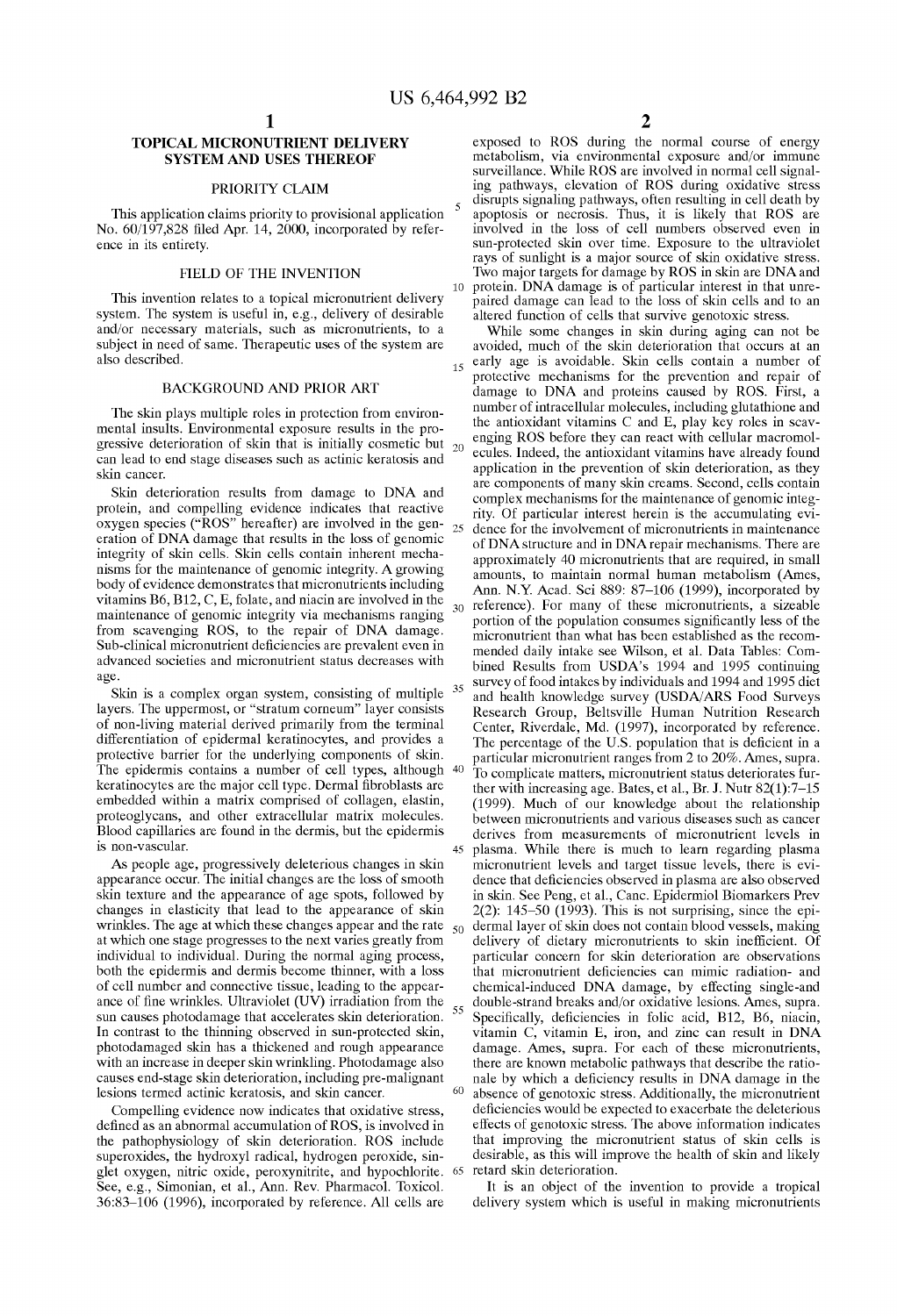10

25

30

 $50$ 

55

20

available, or making these micronutrients available in greater quantities than possible in the past.

It is a further object of the invention to arrest or to prevent deterioration of organs such as skin, by making micronutri ents available in amounts sufficient to arrest or to prevent the 5 deterioration.

HoW this is accomplished Will be seen from the disclosure which follows.

#### BRIEF DESCRIPTION OF THE DRAWINGS

FIG. 1 depicts the skin, in cross section, in combination with an illustration of the delivery system of the invention.

FIG. 2 elaborates an embodiment of the invention.

FIG. 3 outlines the results of an experiment designed to determine the efficacy of co-esters in modulating delivery of active compounds. 15

## DETAILED DESCRIPTION OF PREFERRED EMBODIMENTS

The topical delivery system of the invention takes into consideration the two distinct barriers that influence the delivery of micronutrients to skin, i.e., the lipophilicity of stratum corneum, and skin metabolic activity. The micro nutrient delivery system of the invention is outlined in FIG. 1. In brief, the partitioning of the micronutrient in and out of the stratum corneum is controlled by the nutrient esters With optimal lipophilicity for such partitioning. These are described, infra. The term "pronutrient" is used to describe these compounds. Further, the rate and site of inetabolic conversion of pronutrients is controlled by the use of inac tive companion co-esters as described infra. Several features are required for this delivery system to function optimally. FIG. 2 shows a multiple compartment model that served as the frameWork for the development of these criteria. The model micronutrient used is niacin, but the skilled artisan 35 will realize that the information disclosed is relevant to a wide variety of micronutrients as described in more detail infra.

The highly lipophilic nature of the stratum corneum<br>states that the desired micronutrient must be sufficiently 40 dictates that the desired micronutrient must be sufficiently lipophilic to effectively partition into the stratum corneum from the donor compartment, Which may be a skin cream or lotion (#1 in FIG. 2). This necessitates the preparation of distinct lipophilic pronutrients, as most micronutrients of interest are too hydrophilic to meet this criterion. As 45 described in more detail infra, the required lipophilicity needed for diffusion from the stratum corneum into the epidermis predict that efficacious pronutrients should be sufficiently lipophilic to rapidly partition from the cream or lotion into the stratum corneum. Esters of micronutrients are used herein, as this alloWs lipophilic derivatives to be prepared and also alloWs their efficient bioconversion fol lowing diffusion out of the stratum corneum into the epidermis.

The lipophilicity of the pronutrients should allow them to be formulated in, e.g., skin creams or lotions, and the ester linkages should be very stable in these formulations. Although the non-derivatized micronutrient would be expected to partition very sloWly into the stratum corneum (#2 in FIG. 2), a pronutrient that is very stable is high desirable. The esters disclosed herein are pronutrients that  $60$ desirable. The esters disclosed herein are pronutrients that are stable to chemical hydrolysis under aqueous conditions, as Well When formulated in a cream or lotion.

The pronutrient must partition into the epidermis at a relatively sloW rate to achieve sustained delivery to the cellular components of skin With minimal systemic delivery (#3 in FIG. 2). A correlation between skin permeability  $(P_B)$ and the physicochemical properties of the drug, such as 65 4

octanol/water partition coefficient  $(P_{oct/w})$  are of value in predicting drug transport across skin. A linear correlation between skin permeability (Log  $P_B$ ) of many compounds and their logarithm of  $P_{\text{oct/w}}$  has been established and is well know in the art. Deviations from this relationship are observed for very hydrophilic and extremely lipophilic compounds. Compounds with optimal lipophilicity for delivery of a micronutrient to the cellular components of skin are disclosed herein. For niacin, e.g., as the model micronutrient, a series of alkyl esters of niacin Were pre pared and their relative lipophilicity Was determined. Next, the efficacy of these pronutrients in delivering niacin to the cellular components of skin by measuring the bioactive form of niacin (NAD) folloWing topical application thereof, using established models.

It is believed that short chain esters may have an intrinsic flux from the stratum corneum that is too rapid for sustained delivery to skin, i.e., systemic delivery Will be favored. Likewise, a very long chain derivative is predicted to have a lipophilicity that will have an intrinsic flux that is too slow for effective delivery. The lipophilicity of a number of new niacin esters disclosed in Ser. No. 09/452,617, along With some commercially available esters is shown in Table 1 infra, together with values for the two, unmodified molecules, i.e., nicotinic acid and nicotinamide. The lipo philicity is reported as log P values, Where P refers to the octanol/Water partition coefficient, described supra. Table 1 also shoWs that nicotinic acid and niacin esters With log P values of less than 6 cause vasodilation at the site of topical application. This demonstrates that these nicotinic acid and niacin esters are delivering niacin at a rate that exceeds the minimum concentration needed to cause vasodilation of the endothelial cells of the blood capillaries. Niacin esters With log P values greater than 6 do not cause dilation. Nicotina mide does not cause vasodilation, but its log P value also predicts that it Will deliver nutrient too rapidly to alloW the cellular components of skin to assimilate it and convert it to its bioactive form NAD. To determine the optimum physical properties of pronutrient for topical delivery to the cells of the skin, niacin esters With log P values ranging from 6.6 to 9.2 Were examined by determination of the active form of niacin, NAD in the skin folloWing application of the lotion. Results from a typical experiment are shoWn in Table 2, where niacin pronutrients formulated at 1% were topically applied to the backs of hairless mice once a per day for three days. After three days, skin Was removed from both the site of application and from the abdomen of each animal, and the NAD content was analyzed. Analysis of skin from the backs of the animals demonstrated that niacin esters of 12, 14, and 16 carbons resulted in an increased NAD content, although the 14 carbon ester Was the most effective. In further experiments, it Was determined that a niacin ester With a carbon side chain of 18, and a log P value of 9.7 Was less effective that the ester With a 16 carbon side chain. Further, it Was shoWn that topical application of niccotinamide, which has a log P value of  $-0.34$ , had no effect on skin cell NAD content. The results of Table 2 also show that the delivery Was topical for the 14 and 16 carbon esters, as there Was no increase in the NAD content of the abdomen Where the pronutrient Was not applied. Topical application of the 12 carbon ester did shoW some delivery to the abdomen, Which is consistent With the suggestion, supra that this compound should have the fastest rate of delivery of the compounds compared in this experiment.

The delivery approach disclosed herein involves the bio conversion of the pronutrient to the desired micronutrient by the action of skin esterases. Studies on the esterase distri bution of skin have shoWn that the stratum corneum has little or no activity, the epidermis has the highest activity and the dermis has reduced activity relative to the epidermis. See Sugibayashi, et al. J. Controlled Release 62:201—208 (1999)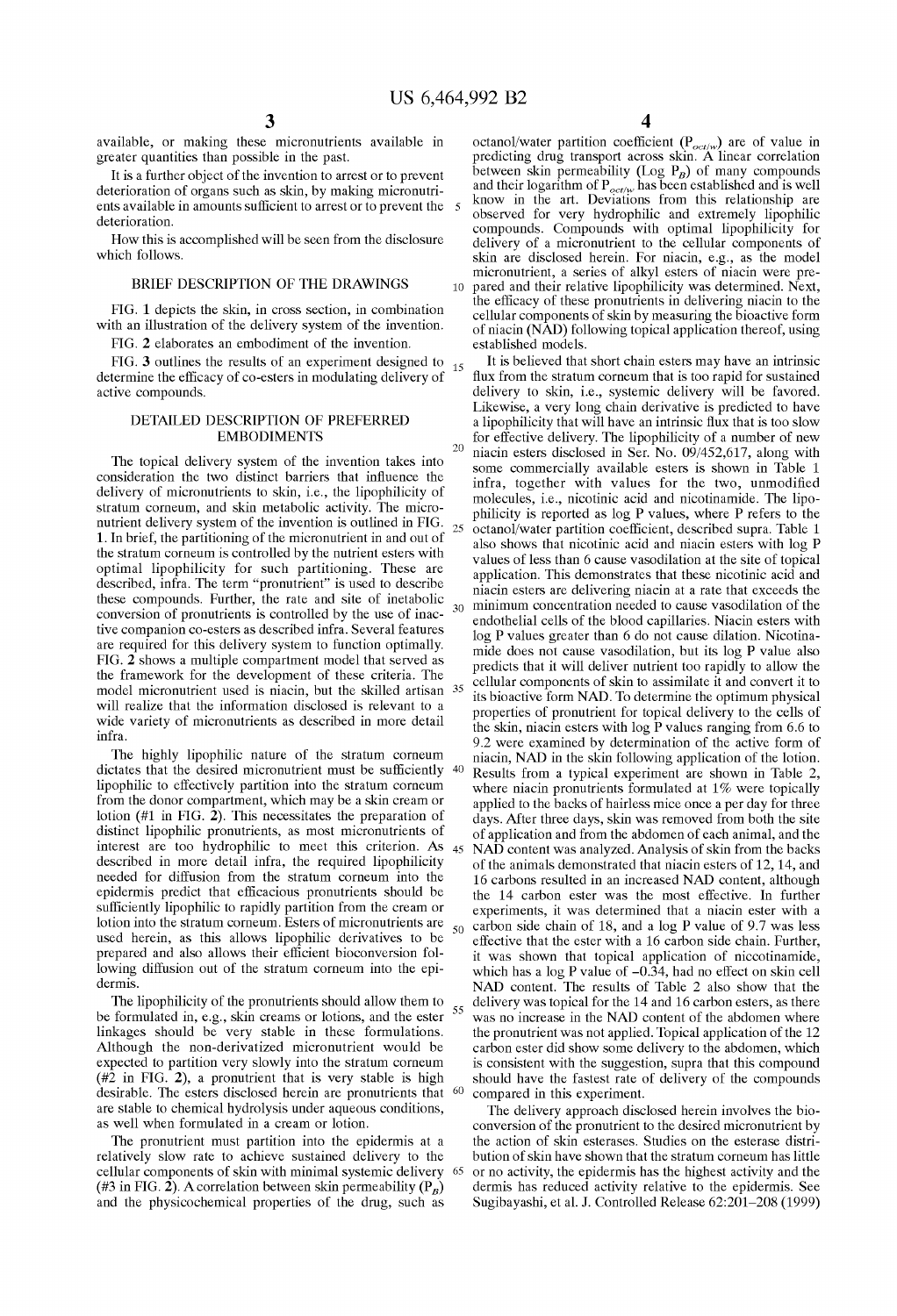30

55

60

incorporated by reference. Delivery should be possible whether the bioconversion is extracellular (#4 & 5, FIG. 2) or following uptake by the target cells (#6 & 7 in FIG. 2) as cells contain specific transport systems for micronutrients and the lipophilicity of the pronutrients should make them readily bioavailable via passive diffusion. Since the stratum corneum contains little or no esterase activity, the rate of disappearance of a pronutrient from the stratum corneum depends only on the rate of diffusion, Which can be described by Fick's second law of diffusion:

 $dC_{SC}/dt = D_{SC}d^2C_{SC}/d^2x$ 

where dc/dt is the change in pronutrient concentration over time,  $C_{SC}$  is the pronutrient concentration in the stratum stratum corneum.

In the epidermis and dermis, Where both diffusion and metabolism are occurring simultaneously, both diffusion and metabolism must be considered. Thus the rate of disappear ance from these compartments can be described by:

$$
dC_{prov} / dt = D_{prov} d^2 C_{prov} / d^2 x - V_{max}(x) \cdot C_{prov} / K_m + C_{prov}
$$

where  $C_{prox}$  and  $D_{prox}$  are the concentration and diffusion co-efficient of the pronutrient in the epidermis or dermis and  $V_{max}(x)$  is maximum rate of metabolic conversion at posi- 25 tion x, and  $K_m$  is the Michaelis-Menten constant.

The use of ester derivatives of micronutrients is appli cable to a Wide range of micronutrients, some of Which are presented in Table 3. The micronutrients shown contain either an acid functionality, an alcohol functionality, or both. Micronutrients containing an acid functional group can be esterified to a long chain alcohol to allow formation of the desired lipophilicity for topical delivery. Micronutrients with an alcohol functionality can be esterified to a long chain acid to achieve the desired lipophilicity.

It is preferred to combine the esters described supra, With inactive co-esters, as these alloW modulation of nutrient delivery to specific locations within skin. The high esterase content in the epidermis favors the delivery of topically applied pronutrients to cells present in the epidermis. While delivery to cells in the epidermis is a major goal of the topical delivery system, it is also highly desirable to achieve delivery to dermal fibroblasts and to endothelial cells in blood capillaries in the skin. Enhancing delivery to the dermis and blood capillaries can be achieved by the use of inactive co-esters that can be used to modulate the extent of bioconversion of pronutrients in the epidermis. For co-esters to modulate the rate of conversion of pronutrients in the skin, tWo criteria must be met. First, the co-ester must have lipophilicity similar to that of the pronutrient, such that flux from the stratum corneum of the pronutrient and co-ester is 50 similar. Second, the co-ester must effectively compete With the pronutrient for bioconversion by the skin esterases. At concentrations of pronutrient beloW enZyme saturation, co-esters Will competitively inhibit the metabolic conversion in the epidermis  $(\#4 \text{ in FIG. 2})$  and allow the pronutrient to pass intact to the dermis (#5 in FIG. 2) for conversion and delivery. This approach minimizes the required dose of pronutrients and provides a good targeted delivery system to the dermis. The targets of delivery in the dermis include both dermal fibroblasts and capillary endothelial cells. For the dermal fibroblasts, the aim is to deliver niacin for conversion to AND. For the capillary endothelial cells, the known vasodilation properties of niacin may be useful for increas ing blood How in the dermis, increasing the supply of oxygen and other essential nutrients and increasing the efficiency of removal of carbon dioxide and other metabolic end products. An experiment demonstrating the use of co-esters to modulate delivery is shoWn in FIG. 3. For this

6

corneum and  $D_{SC}$  is the diffusion coefficient from the 15 log P value of 3.5 compared to a log P value of 4.8 for octyl 10 content of skin  $(PO<sub>2</sub>)$  shows a value of 4 mm, demonstrating 20 the co-ester. experiment, the eight carbon ester of niacin (octyl nicotinate) for delivery of niacin to the endothelial cells of blood capillaries, in order to increase the oxygen content of skin. In this experiment, a transcutaneous oxygen monitor has been used to determine oxygen content in the skin. A lotion containing the test compound Was topically applied for thirty minutes. The lotion Was then removed and the transcutaneous oxygen monitor Was placed on the surface of the skin. The control experiment showed that the oxygen the relatively low oxygen content was increased. The duration of the increase is not long because the lotion must be removed in order to make the oxygen measurement. Butyl benzoate was chosen as the co-ester. Butyl benzoate has a nicotinate. FIG. 3 shoWs that a formulation containing both octyl nicotinate and butyl benzoate blocked the increase in skin oxygen content elicited by octyl nicotinate alone, demonstrating modulation of delivery of the pronutrient by

> The experiments which follow set forth the invention in greater detail, but should not be construed as limiting the invention in any Way.

### EXAMPLE 1

35 Nicotinic acid esters were synthesized in accordance with Ser. No. 09/452,617, filed Dec. 1, 1999, incorporated by reference. In brief, nicotinoyl chloride Was combined With triethylamine (TEA), dimethylaminopyridine (DMAP), and various alkyl alcohols, under nitrogen. Esters resulting from the synthesis Were separated via silica gel column chromatography, and converted to HCl salts for further purification, using standard methods. The purity was confirmed via thin layer chromatography, and 1H-NMR.

40 45 The  $P_{oct/w}$  values for these compounds were determined in accordance With Harnisch, et al., J. Chromatog. 282:315—332 (1983), incorporated by reference. In brief, this HPLC method determines capacity factor ("K'") for each pronutrient, and also establishes a linear relationship between the logarithm of  $P_{oct/w}$  and the logarithm of K', for short chain pronutrients. Rate of hydrolysis of candidate nicotinic acid ester derivatives Was determined, in aqueous phosphate buffer, at physiological pH (7.4), With incubation at 37° C. Rate of pronutrient disappearance from solution Was monitored, by HPLC, at 254 nm.

#### EXAMPLE 2

In animal experiments, female hairless mice (HRS-J, 6—8 Weeks old), received daily topical application of nicotinic acid esters, using 200 mg of commercially available "Vani cream" lotion, at a 1.0% (Wt/Wt) concentration, for three days. Control animals received Vanicream only. The lotions Were applied, daily, for one Week.

65 mol. 280: 221-230 (1997) incorporated by reference, while Animals were euthanized, and dorsal and ventral skin samples were then frozen in liquid nitrogen, and stored at  $-80^{\circ}$  C. In order to analyze NAD and protein content, tissue samples were homogenized, in  $0.5M$ , ice cold  $HClO<sub>4</sub>$ , and then centrifuged at 3000 rpm for 15 minutes. The resulting supernatants were neutralized with ice-cold 2M KOH/  $0.66M$  KH<sub>2</sub>PO<sub>4</sub>, in order to determine NAD. The NAD was determined in accordance with Jacobson, et al., Meth. Enzya commercially available BCA method was used for protein determination.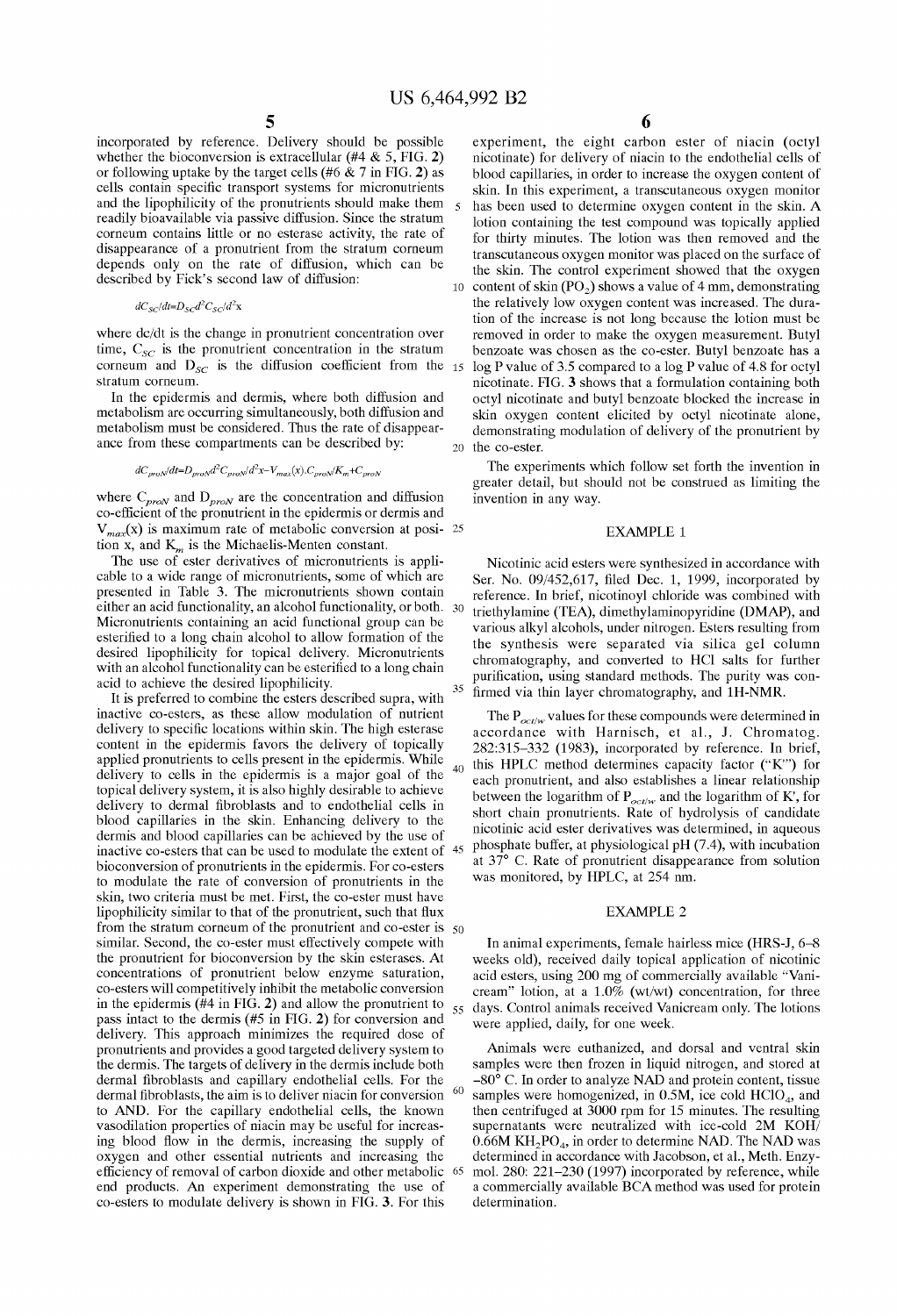|                                | Properties of Niacin Pronutrients |                       |
|--------------------------------|-----------------------------------|-----------------------|
| Alkyl Carbon Chain Length      | Log P Value                       | Erythematous Response |
| Nicotinamide (No side chain)   | $-0.34$                           | No.                   |
| Nicotinic Acid (No side chain) | $-0.46$                           | Yes                   |
| 1 carbon                       | 0.84                              | Yes                   |
| 2 carbons                      | 1.3                               | Yes                   |
| 4 carbons                      | 2.4                               | Yes                   |
| 6 carbons                      | 3.5                               | Yes                   |
| 8 carbons                      | 4.8                               | Yes                   |
| 10 carbons                     | 5.8                               | Slight                |
| 12 carbons                     | 6.6                               | No                    |
| 13 carbons                     | 7.5                               | No                    |
| 14 carbons                     | 7.6                               | No                    |
| 15 carbons                     | 8.3                               | No                    |
| 16 carbons                     | 9.2                               | N0                    |
| 18 carbons                     | 9.7                               | No                    |

TABLE 2

|             |       | Skin NAD content following topical application<br>of niacin pronutrients |     |                             |     |
|-------------|-------|--------------------------------------------------------------------------|-----|-----------------------------|-----|
|             |       | Skin NAD content of back                                                 |     | Skin NAD content of abdomen |     |
| Alkyl Group | Log P | pmol NAD/mg tissue                                                       | %   | pmol NAD/mg tissue          | %   |
| Lotion only |       | $91.4 + - 18.4$                                                          | 100 | $60.4 +/- 15.2$             | 100 |
| 12 Carbons  | 6.6   | $129.4$ +/- $15.4$                                                       | 141 | $82.6 + - 14.8$             | 137 |
| 14 Carbons  | 7.6   | $165.7 + - 12.0$                                                         | 181 | $55.8 + - 13.8$             | 92  |
| 16 Carbons  | 9.2   | $109.5 + - 8.3$                                                          | 120 | $52.1 +/- 10.4$             | 86  |

| Contain Alcohol Group | Contain Carboxylic Acid Group |
|-----------------------|-------------------------------|
| Vitamin B6            | <b>Niacin</b>                 |
| Folic Acid            | Folic Acid                    |
| Vitamin B12           | Lipoic Acid                   |
| Pantothenic acid      | Pantothenic acid              |
| Carnitine             | Carnitine                     |
| Riboflavin            |                               |
| Ubiquinones           |                               |

lated for administration in the same manner as are other most preferably from about to contract to about to about to about to about to about to by Welght 001 said applied composition. topical formulations. In addition to creams and lotions,  $\sigma$  said applied composition.<br>topical formulations such as shampoos liquids such as every other features of the invention will be clear to the skilled topical formulations such as shampoos, liquids such as eye <sup>Other</sup> features of the invention will be washes balms and sticks such as lin balms and deodorant artisan and need not be set forth herein. washes, balms and sticks such as lip balms and deodorant artisan and need not be set forth herein.<br>sticks, mouthwashes and gavages, soaps, suppositories,  $\epsilon$ . The terms and expressions which have been employed are sticks, mouthwashes and gavages, soaps, suppositories, patches, bandages, suturing threads, coated implant devices, patches, bandages, suturing threads, coated implant devices,  $\frac{3}{2}$  used as terms of description and not of limitation, and there and any other type of system designed for topical application is no intention in the use are a part of the invention. Preferably, the formulation is excluding any equivalents of the features shown and designed for application to, e.g., skin or other organs, such described or portions thereof, it being recogniz as liver, lungs, stomach, etc., scalp, eyes, blood vessels, and ous modifications are possible within the scope of the so forth.

The micronutrient used in the formulations may be any of We claim: those referred to by Ames, et al., supra, such as those set out 1. A method for delivering a nutrient to a subject, com-<br>in table 3. Preferably, the micronutrient is one which con-<br>prising topically applying to said subjec moieties of the micronutrient be in esterified form. These esterified forms of micronutrients should have a log P value

8

ranging from about 6.5 to about 8.5, more preferably from about 7.0 to about 8.0. As Was shoWn in the examples set forth herein, in the case of the niacin esters, a log P of about 7.6 Was ideal. For niacin this resulted from an ester With a 14 carbon side chain. It Will be understood by the skilled artisan that the preferred structures will vary from nutrient to nutrient or micronutrient to micronutrient, but the log P values will control. The computation of log P values should be carried out as described herein. The log P values recited herein are predictive of the rate of partitioning of the  $10$ materials of interest. Many micronutrients of interest exist in esterified form. Processes for esterifying others are known to the art, and need not be set forth here.

As indicated, supra, it is preferred that the micronutrient of interest be combined with a "co-ester." This co-ester, as  $15$  used herein refers to a compound which is an ester and is used herein, refers to a compound which is an ester, and is less lipophilic than the micronutrient, so that it will migrate slightly faster from, e.g., the stratum corneum so as to occupy esterases, such as skin esterases, thereby permitting diffusion of the micronutrient into the lower layers of the

skin. In quantitative terms, it is preferred that the lipophi TABLE 3  $35 \text{licity of the co-ester should be within a factor of about 20,}$ i.e., have a log P Which differs from the value for the micronutrient with which it is coadministered or formulated by from about 0.5 to about 1.5, preferably by about 1.0 to about  $1.5$ 

Formulations as described above are covered by the invention, as are methods for delivering a micronutrient to a subject, via administering a combination of the micronutrient and the co-ester, in an amount sufficient to facilitate delivery of said micronutrient. In practice, the delivery system described herein can be administered to a site of  $\frac{45}{2}$  in the bing here and the approximation is easy here injury, thus being used therapeutically, and/or it can be administered prophylactically, i.e., prior to exposure of the skin and/or organ to insult, genotoxic stress, etc. The for-The foregoing sets forth the features of the invention,<br>
included to such that they vary in strength.<br>
The formulations can be prepared such that they vary in strength. which relates, inter alia, to systems and methods for delivery mulations can be prepared such that they vary in strength.<br>The concentration should range from about 0.005% to about of nutrients, such as micronutrients, to a subject. Preferably, The concentration should range from about 0.005% to 2.5%, and there are tonical delivery systems in that they are formula 50, 5.0%, more preferably from abou these are topical delivery systems, in that they are formu-  $50^{50}$ .  $\frac{50^{10}}{60}$  more preferably from about 0.01% to about 1.0% by weight

is no intention in the use of such terms and expressions of described or portions thereof, it being recognized that vari-

in table 3. Preferably, the micronutrient is one which con-<br>tains an acid moiety (e.g., ascorbic acid), an alcohol moiety, which comprises said nutrient, in the form of an ester, and or both. It is also preferred that the alcohol moiety or  $65$  a co-ester which inhibits esterases and is less lipophilic than the ester form of said micronutrient, in an amount sufficient to facilitate delivery of said nutrient to cells of said subject.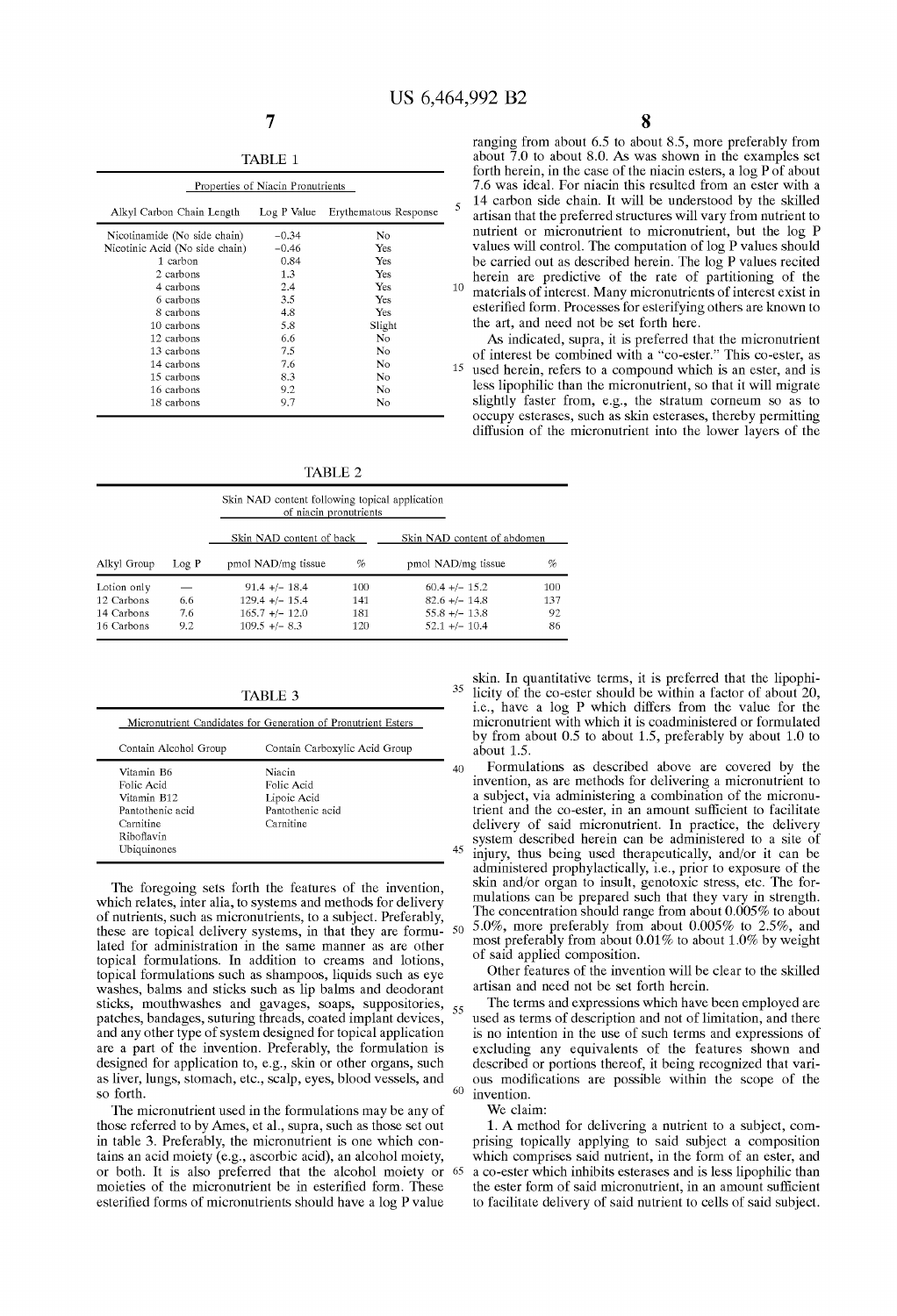2. The method of claim 1, wherein said nutrient is a micronutrient.

3. The method of claim 2, Wherein said micronutrient is a micronutrient Which contains an alcohol group.

4. The method of claim 3, wherein said micronutrient is  $\frac{1}{5}$ vitamin B6, folic acid, vitamin B12, pantothenic acid, carnitine, riboflavin or an ubiquinone.

5. The method of claim 2, Wherein said micronutrient is a micronutrient Which contains a carboXylic acid group.

6. The method of claim 5, Wherein said micronutrient is ascorbic acid, niacin, folic acid, lipoic acid, pantothenic acid, or carnitine.

7. The method of claim 6, Wherein said micronutrient is niacin.

8. The method of claim 7, Wherein said niacin is admin istered in the form of an ester having an alkyl side chain of <sup>15</sup> from 12—16 carbon atoms.

9. The method of claim 8, Wherein said alkyl side chain consists of 14 carbon atoms.

10. The method of claim 1, Wherein said co-ester has a lipophilicity log P value Which differs from said micronu trient from about 0.5 to about 1.5.

11. The method of claim 1, Wherein said ester and co-ester have log P values Which differ from each other by about 1.3.

12. The method of claim 1, Wherein said ester has a log P value of from about 6.5 to about 8.5. 25

13. The method of claim 12, Wherein said ester has a log P value of from about 7 to about 8.

14. The method of claim 1, Wherein said composition is in the form of a cream, a lotion, a shampoo, an eye Wash, a balm, a stick, a mouthwash, a gavage, a soap, a suppository,  $\frac{1}{30}$ a bandage, a suturing thread or an implant device.

15. The method of claim 1, Wherein said subject suffers from a deficiency of said micronutrient.

16. The method of claim 15, comprising administering said composition to a site of injury on said subject.

17. The method of claim 1, wherein said co-ester is butyl <sup>35</sup> benzoate.

18. Composition useful in delivering a nutrient to a subject, comprising: (i) an esterified form of said nutrient and (ii) a co-ester Which inhibits esterases Wherein said  $\cos$ -ester is less lipophilic than the esterified form of said  $40$ nutrient.

19. The composition of claim 18, Wherein said nutrient is a micronutrient.

20. The composition of claim 18, in a form suitable for topical administration.

21. The composition of claim 19, wherein said micronutrient contains an alcohol group.

22. The composition of claim 19, Wherein said micronu trient contains a carboXylic acid group.

23. The composition of claim 21, Wherein said micronu trient is vitamin B6, folic acid vitamin B12, pantothenic  $50$ acid, carnitine, riboflavin, or an ubiquinone.

24. The composition of claim 22, Wherein said micronu trient is ascorbic acid, niacin, folic acid, lipoic acid, pan tothenic acid, or carnitine.

25. The composition of claim 24, wherein said micronu- <sup>55</sup> trient is niacin.

26. The composition of claim 25, Wherein said niacin is in the form of an ester having an alkyl side chain of from 12—16 carbon atoms.

27. The composition of claim 26, Wherein said alkyl side chain consists of 14 carbon atoms.

28. The composition of claim 18, Wherein said co-ester is benzyl benzoate.

29. The composition of claim  $18$ , wherein (i) and (ii) have log P values Which differ from each other by about 1.3.

1O value of from about 6.5 to about 8.5. **30**. The composition of claim  $18$ , wherein (i) has a log P

31. The composition of claim  $18$ , wherein (i) has a log P value of from about 7 to about 8.

32. A method for delivering a nutrient to a subject suffering from deficiency of said nutrient comprising topically applying to said subject a composition Which com prises said nutrient, in the form of an ester, and a co-ester which inhibits esterases, in an amount sufficient to facilitate delivery of said nutrient to cells of said subject.

33. The method of claim 32, Wherein said nutrient is a micronutrient.

34. The method of claim 33, Wherein said micronutrient is a micronutrient Which contains an alcohol group.

35. The method of claim 34, Wherein said micronutrient is vitamin B6, folic acid, vitamin B12, pantothenic acid, carnitine, riboflavin or an ubiquinone.

36. The method of claim 33, Wherein said micronutrient is a micronutrient which contains a carboxylic acid group.

37. The method of claim 36, Wherein said micronutrient is ascorbic acid, niacin, folic acid, lipoic acid, pantothenic acid, or carnitine.

38. The method of claim 37, Wherein said micronutrient is niacin.

39. The method of claim 38, Wherein said niacin is administered in the form of an ester having an alkyl side chain of from 12—16 carbon atoms.

40. The method of claim 39, Wherein said alkyl side chain consists of 14 carbon atoms.

41. The method of claim 32, Wherein said co-ester is less liphophilic than the ester form of said micronutrient.

42. The method of claim 41, Wherein said co-ester has a lipophilicity log P value Which differs from said micronu trient from about 0.5 to about 1.5.

43. The method of claim 32, Wherein said ester and co-ester have log P values Which differ from each other by about 1.3.

45 P 44. The method of claim 32, wherein said ester has a log value of from about 6.5 to about 8.5.

45. The method of claim 44, Wherein said ester has a log P value of from about 7 to about 8.

46. The method of claim 32, Wherein said composition is in the form of a cream, a lotion, a shampoo, an eye Wash, a balm, a stick, a mouthWash, a gavage, a soap, a suppository, a bandage, a suturing thread or an implant device.

47. The method of claim 32, comprising administering

said composition to a site of injury on said subject. 48. The method of claim 32, Wherein said co-ester is butyl benzoate.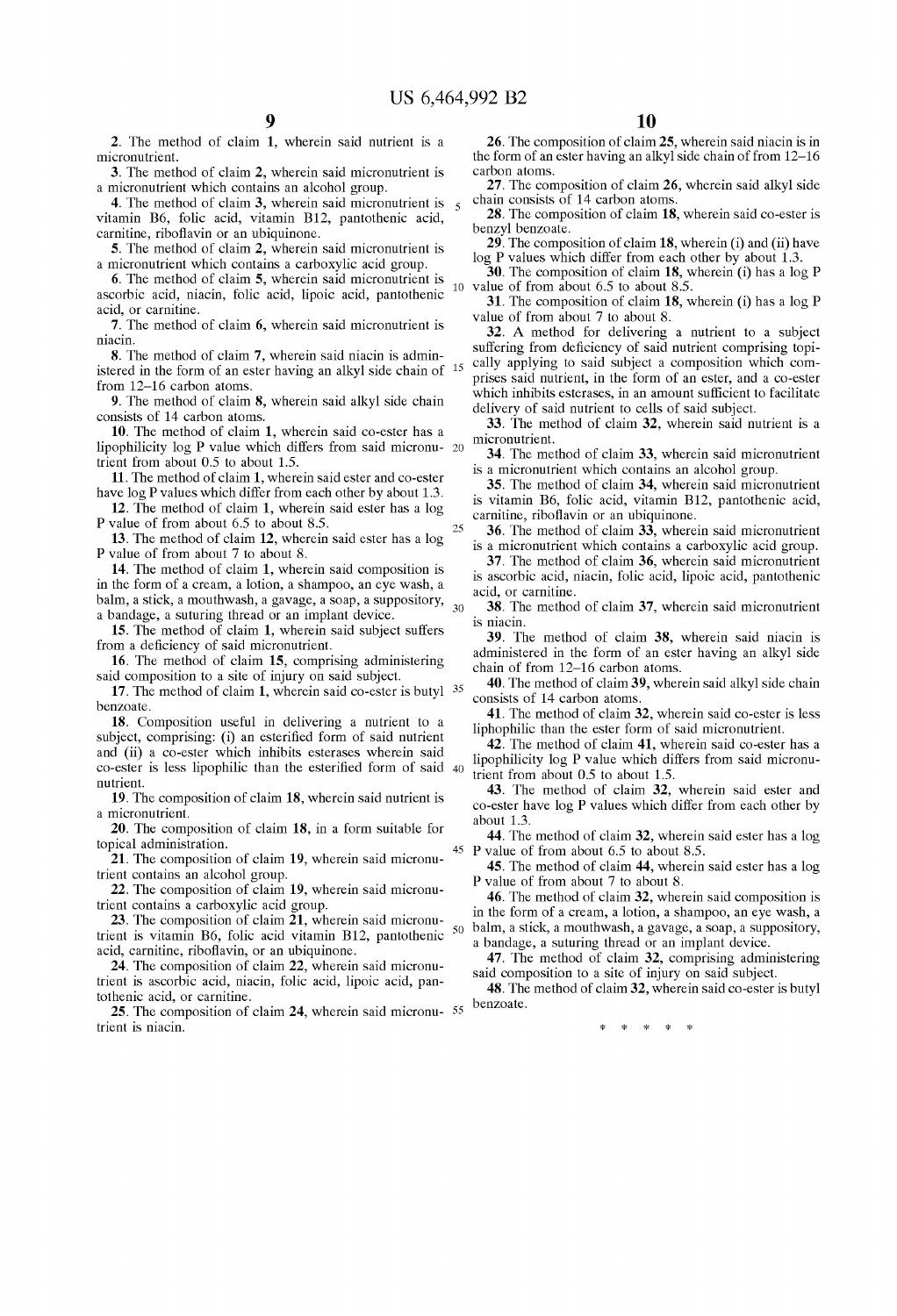## UNITED STATES PATENT AND TRADEMARK OFFICE CERTIFICATE OF CORRECTION

PATENT NO. : 6,464,992 B2 Page 1 of 1 APPLICATION NO. : 09/832571 DATED : October 15, 2002<br>INVENTOR(S) : Elaine L. Jacobso : Elaine L. Jacobson et al.

It is certified that error appears in the above-identified patent and that said Letters Patent is hereby corrected as shown below:

Claim 1, line 5, change "mcironutrient" to --nutrient--.

Signed and Sealed this

Twenty-sixth Day of February, 2008

on  $V \leftarrow$  )uolos

JON W. DUDAS Director of the United States Patent and Trademark Office